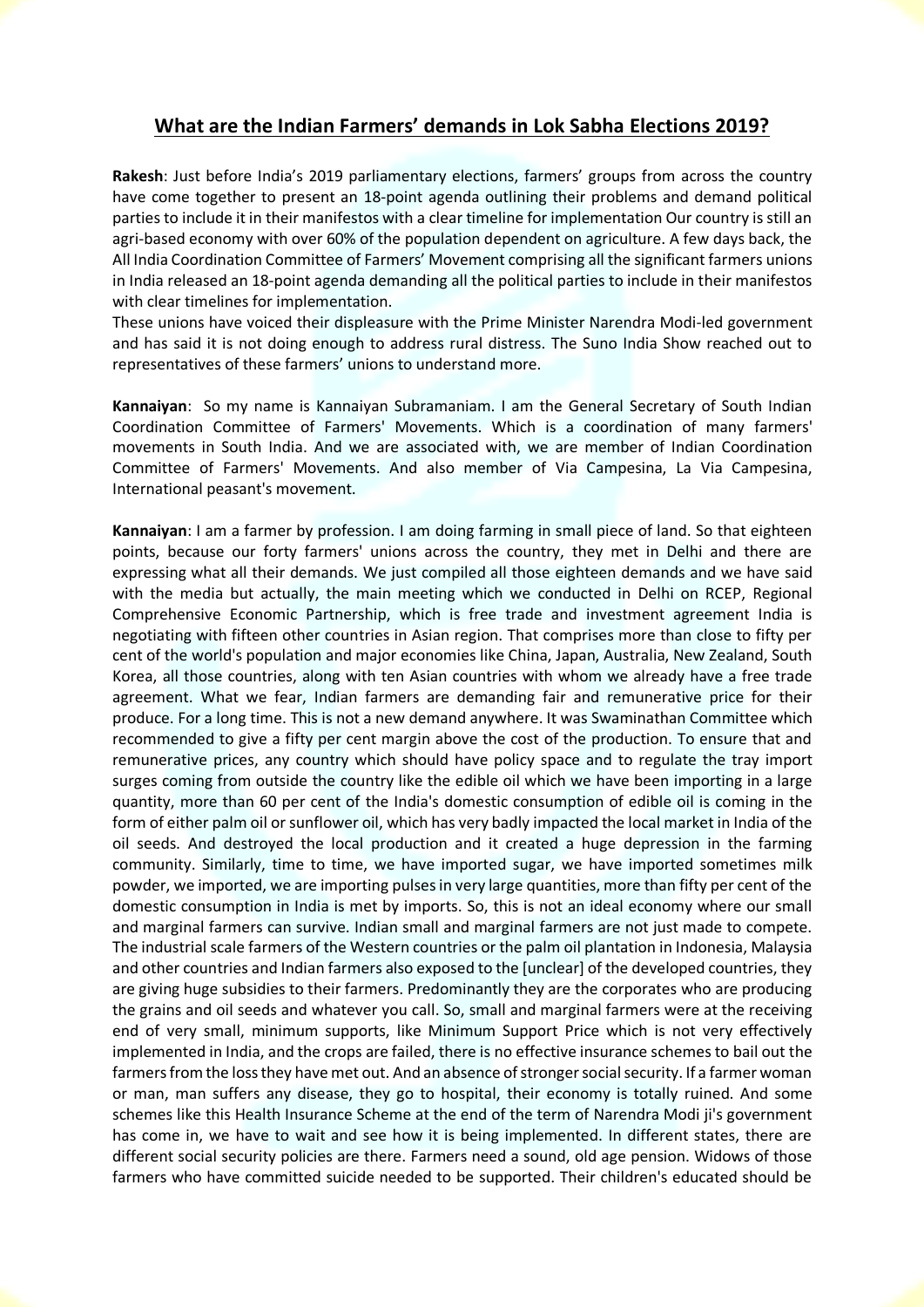taken care, and the free education should be provided to the farmers. It's all those things together will make the farmers to get themselves out of the crisis. But the country is going in the opposite direction. For example, the Fasal Beema Yojna, which Narendra Modi ji implemented in this country, we were all very enthusiastic to see that the Beema Yojna will really help the failing of the fasal in the farms. But it helped the private insurance companies to see a windfall profit, that is more than 11 thousand crores, they have made profits, whereas farmers were not adequately compensated. So these are all the issues together farmers raise.

**Rakesh**: Just before India's 2019 parliamentary elections, farmers' groups from across the country have come together to present an 18-point agenda outlining their problems and demand political parties to include it in their manifestos with a clear timeline for implementation Our country is still an agri-based economy with over 60% of the population dependent on agriculture. A few days back, the All India Coordination Committee of Farmers' Movement comprising all the significant farmers unions in India released an 18-point agenda demanding all the political parties to include in their manifestos with clear timelines for implementation.

These unions have voiced their displeasure with the Prime Minister Narendra Modi-led government and has said it is not doing enough to address rural distress. The Suno India Show reached out to representatives of these farmers' unions to understand more.

**Kannaiyan**: So my name is Kannaiyan Subramaniam. I am the General Secretary of South Indian Coordination Committee of Farmers' Movements. Which is a coordination of many farmers' movements in South India. And we are associated with, we are member of Indian Coordination Committee of Farmers' Movements. And also member of Via Campesina, La Via Campesina, International peasant's movement.

**Kannaiyan**: I am a farmer by profession. I am doing farming in small piece of land. So that eighteen points, because our forty farmers' unions across the country, they met in Delhi and there are expressing what all their demands. We just compiled all those eighteen demands and we have said with the media but actually, the main meeting which we conducted in Delhi on RCEP, Regional Comprehensive Economic Partnership, which is free trade and investment agreement India is negotiating with fifteen other countries in Asian region. That comprises more than close to fifty per cent of the world's population and major economies like China, Japan, Australia, New Zealand, South Korea, all those countries, along with ten Asian countries with whom we already have a free trade agreement. What we fear, Indian farmers are demanding fair and remunerative price for their produce. For a long time. This is not a new demand anywhere. It was Swaminathan Committee which recommended to give a fifty per cent margin above the cost of the production. To ensure that and remunerative prices, any country which should have policy space and to regulate the tray import surges coming from outside the country like the edible oil which we have been importing in a large quantity, more than 60 per cent of the India's domestic consumption of edible oil is coming in the form of either palm oil or sunflower oil, which has very badly impacted the local market in India of the oil seeds. And destroyed the local production and it created a huge depression in the farming community. Similarly, time to time, we have imported sugar, we have imported sometimes milk powder, we imported, we are importing pulses in very large quantities, more than fifty per cent of the domestic consumption in India is met by imports. So, this is not an ideal economy where our small and marginal farmers can survive. Indian small and marginal farmers are not just made to compete. The industrial scale farmers of the Western countries or the palm oil plantation in Indonesia, Malaysia and other countries and Indian farmers also exposed to the [unclear] of the developed countries, they are giving huge subsidies to their farmers. Predominantly they are the corporates who are producing the grains and oil seeds and whatever you call. So, small and marginal farmers were at the receiving end of very small, minimum supports, like Minimum Support Price which is not very effectively implemented in India, and the crops are failed, there is no effective insurance schemes to bail out the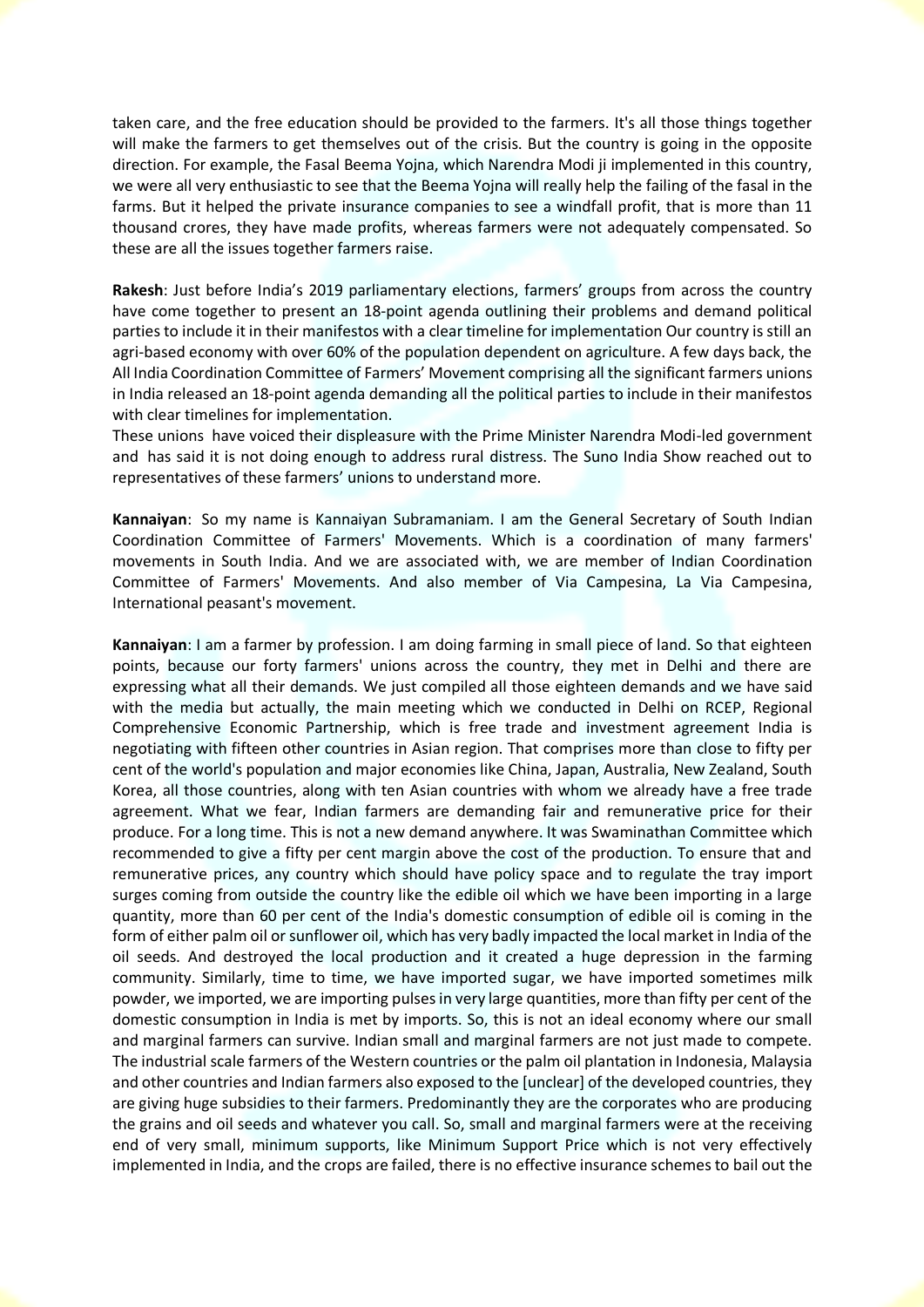farmers from the loss they have met out. And an absence of stronger social security. If a farmer woman or man, man suffers any disease, they go to hospital, their economy is totally ruined. And some schemes like this Health Insurance Scheme at the end of the term of Narendra Modi ji's government has come in, we have to wait and see how it is being implemented. In different states, there are different social security policies are there. Farmers need a sound, old age pension. Widows of those farmers who have committed suicide needed to be supported. Their children's educated should be taken care, and the free education should be provided to the farmers. It's all those things together will make the farmers to get themselves out of the crisis. But the country is going in the opposite direction. For example, the Fasal Beema Yojna, which Narendra Modi ji implemented in this country, we were all very enthusiastic to see that the Beema Yojna will really help the failing of the fasal in the farms. But it helped the private insurance companies to see a windfall profit, that is more than 11 thousand crores, they have made profits, whereas farmers were not adequately compensated. So these are all the issues together farmers raise.

**Rakesh**: A couple more things that I wanted to ask from this eighteen point agenda that you've put out. Is, you know, the demand for free electricity for farmers for irrigation were tube-wells. I know some States are already doing this, but you are looking at you know, the whole country, the farmers are all, all the other States to also get benefited by this scheme. But isn't that a problem in terms of you know, the decreasing groundwater resources that are happening every year? Or, you know, shouldn't we be promoting something like a Kusum scheme where you know, there's net metering that is happening, and just out of curiosity, I want to understand, you know, why there's been more demand for free electricity rather than like, I would say, electricity you know, which could also be an additional income through solar. Is that something that was thought about or what's the thoughts on that?

**Kannaiyan**: See, I'm from Tamil Nadu. And there was bloody struggle in the past that farmers' lives were taken by the police-firing government is the raise of the electricity price in Tamil Nadu. Historically, Tamil Nadu farmers' movement were oppressed by the state like that. And, here, it is the electricity is totally free. And in Karnataka also, electricity is provided free of cost for the farmers. And, I am in agreement with you that over-exploitation of water might happen. In, when you were providing power. But look at what is that government is investing in re-charging the groundwater and what is the amount of budgetary allocations in each State to improve the water storing capacity of the soil. It is not. And only those farmers, for example, I want to give you an example. In the delta region of Tamil Nadu, where the water is leased from Cauvery farmers are using delta water. So, those farmers do not have a bore-well or a pump-set or a well to take the water from the ground and irrigating. They are just using the channel irrigation. If you look at the western parts of Tamil Nadu, for example, Coimbatore, Erode district, farmers are investing huge capital in digging the bore-wells or the local wells, and they are investing lot of money in installing the pump-sets and irrigating their lands. Water is a key resource in agriculture. And to take the water from the ground level is very expensive for the farmers. If their meters are fixed, the farmers, the money is collected from the farmer. Farmers cannot anymore afford this. You can think of any other remedies but not charging the farmers, which is what farmers unions' stance is. The solar power production, I welcome this. No problem. In Tamil Nadu also we are facing a problem of getting a new connection, it takes years-- even more than one decade for the farmers for a new connection. Now, not much, free installation is made. They have made it under the self-finance scheme. Farmers are paying up to 4 lakhs per pump set to get a connection from the Tamil Nadu government. So that is also expensive and exploring other ideas are welcome. But the solar system also for 12 hours continues water is pumped out. Solar is also blamed. But all such kind of blames are coming to the smaller, marginal farmers, whereas the big polluters like Tiruppur where the water of the river tributary to Cauvery river Noyyal, is completely is the first dead river in the country. So that water quality is contaminated. It not usable for, either for drinking water or for agriculture. So we are not putting the blames, we are not pressurising the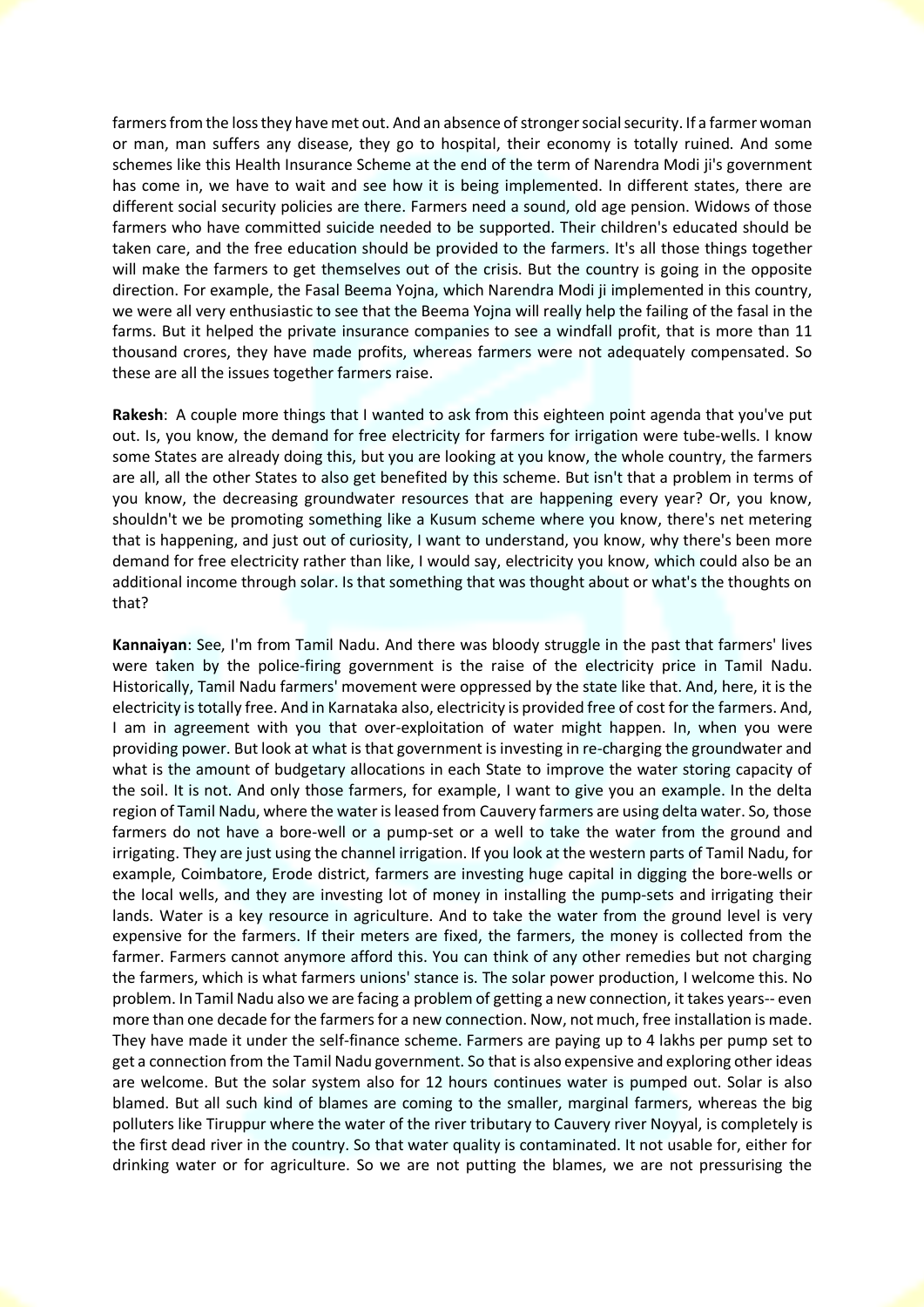industries to function responsibly or sustainably. When some demands come from farmers, all the corners, they are coming in and asking the farmers, but this is not sustainable. This is really unfortunate in this country. We are strongly supporting heavily subsidised power supply to the pumpsets for the farmers.

**Rakesh**: you talk about you know, insuring minimum income for farmers, that is 10,000 rupees per acre per farmer to all farming sectors in the country. And you know, another thing that I thought was the MNREGA scheme, that it should be linked to agriculture. But there have been studies done on the amount of you know, expenditure, I mean, I'm completely in agreement that there needs to be a support that is done to the farmers, but when you are asking for, for example, let's say, implementation of something like the Swaminathan Committee Report and also the same report we're talking about you know, giving 10,000 rupees per acre per year, per farmer. Little contradicting, right? Is it like, you wish at least one of it happens or you know, what was the reason behind, I'm too...a little contradicting once. Just trying to understand.

**Kannaiyan**: So being a farmer a myself, and see, it is not all the farmers unions raised this that the direct income should be made available to the farmers in that meeting. But largely, I'm in agreement. Now Modi ji has started sending 6000 rupees per year for the farmers. It is taken from Modi ji's scheme incentivising the farmers. Ashok Gulati, the eminent economist, he's supporting this. And they are calling this a big, great incentive scheme, like that. But I'm bit disagreement with the small peanut money given to the farmers. But anything like Telangana government which is implementing based on per acre basis, supporting the farmers. So that kind of support in a rainfed farm would be a great support to that family. So a farmer who is in crisis, multiple crises, will look for any sort of bail out, so in that way only we are saying this. But imagine this demand of this remunerative price, even before Swaminathan Committee, for many decades, farmers are demanding. It is a very distant reality. We do not whether it would happen tomorrow or day after tomorrow. Until then, some direct income support if comes to a farmer, farmer's family, that would be a great help. Your question to the Mahatma Gandhi Rural Employment Guarantee Act, in Tamil Nadu there was a meeting. I think Aruna Roy was also there by that time. And we had a meeting with a very high level officials in Tamil Nadu. They have issued a government order to link these to agriculture. I mean, farm pond creation kind of things. The different method they are using to implement scheme, the neighbouring Karnataka State where machines are used, contractors are there, and ghost-workers are working. In Tamil Nadu, also the same thing happening. The way it is being implemented defeats the very purpose of Mahatma Gandhi Rural Employment Guarantee Act, and this has to be effectively implemented. Modi ji was criticising NREGA and some of the economists like Chidambram and Alluhwalia were criticising NREGA during UPA regime but no one is opposing NREGA now. But they, no one is paying attention to effectively implement the NREGA. So the spirit of NREGA, the very purpose of creating durable assets and also inhering employment in the rural India and also supporting the farm sector is not happening. So that should happen. Our simple demand is, this has to bring to agriculture, so both agriculture, farmers who are participating in agriculture schemes should grow together. This is what our demand is.

One other thing I was also there at the Farmers' March that happened last year in Delhi. One thing that's been talked by the farmers I felt was about the special session in Parliament. Everyone said that there should be a special session in Parliament on agriculture issues. But the government skipped it this year, and why is it such a big issue for the government to not to do, and to the farmers, why do they need this special session?

In a sovereign country, Parliament plays a key role in bringing legislation and framing policies for its citizens. So it would be appropriate for this country, which is predominantly an agriculture country that the parliamentarian should convene a special session of the Parliament and discuss, debate all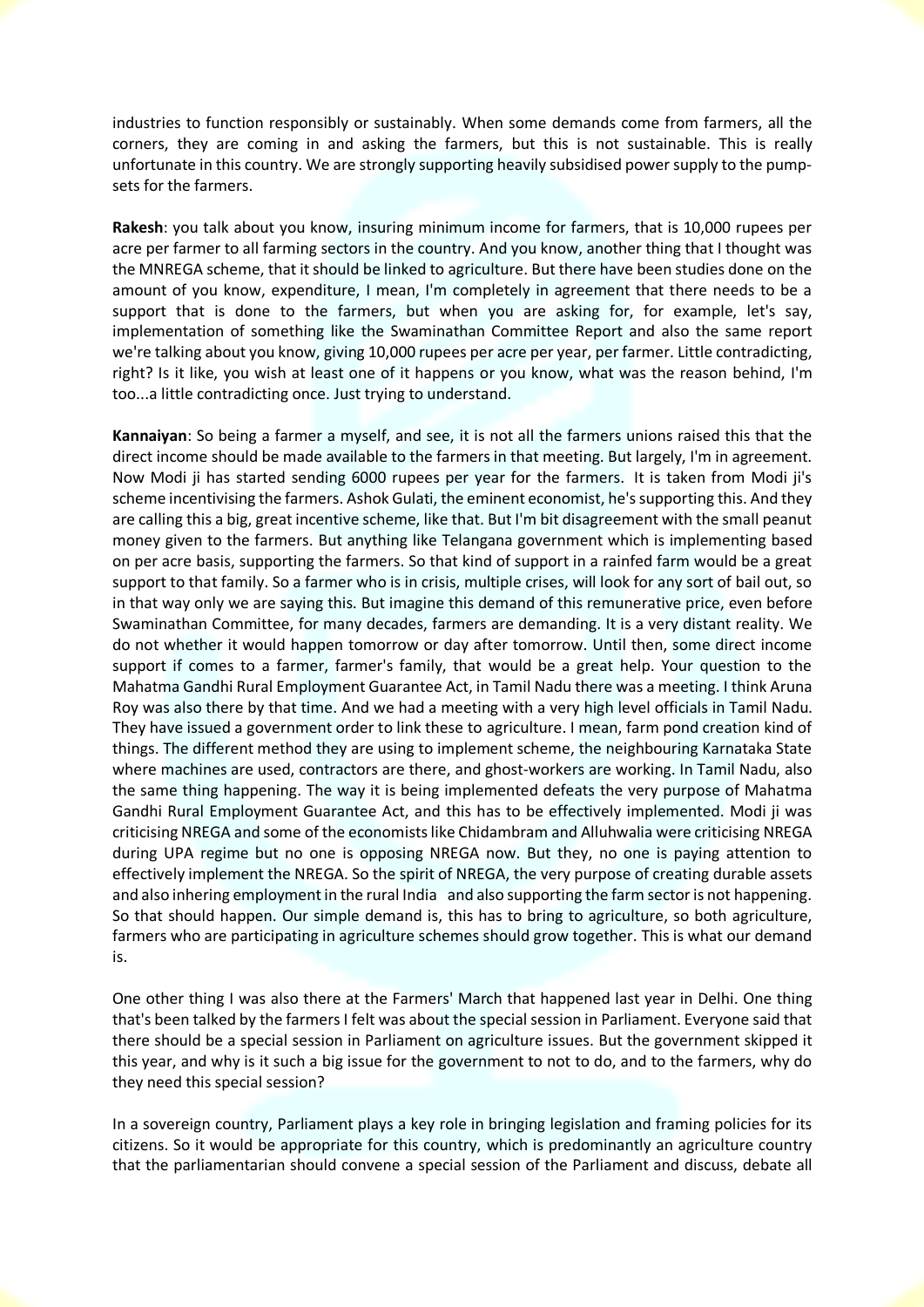the issues facing the farmers. That should be the beginning of the Parliament-- to pay more attention towards resolving the farm, farming crisis. Unfortunately, it is not happening. If you look at the composition of the Parliament members, and their parties, even though many people who are coming from the rural India, they are by heart representing the industrial sector, not the farming sector. So they have to realise that there is deeper crisis because of the ill-engineered policies which we are following in this country. Neglecting the farm sector for decades, not giving its due importance to the farming sector, and that is the reason for the crisis of the farming sector. It needs to be debated and discussed in the Parliament. So some way forward might come in the Parliament. In that [unclear] we are demanding the sovereign country, Parliament, the world's largest democracy, to discuss its largest farm sector and its problems.. It is up to the Parliament to discuss and debate and find a solution to the farmers. Try to find a solution.

But then why is that government not agreeing to it? I mean, how difficult would it be for the government to do a session on agriculture in the Parliament?

So the, as a farmers' representative myself, as a political, politically, political activist for a long time, and my understand is, the parties who were coming to the power, either UPA or NDA, so their ideological commitment is not towards the farm sector. And the second thing, ideologically, they do not know the answer, how to resolve the crisis in the rural area. This is the problem. The policies of the pro-industrial, pro-capitalistic centralised production and de-centralised distribution, liberalised economy, inviting foreign companies to invest in all the sectors, irrespective of its bad impacts, without review, free trade, this kind of policies are responsible to the crisis. They whole-heartedly believe that those policies are beneficial to India. SO that is the reason. If they convene a special session of the Parliament, and they are not confident that they can resolve the problems of the farmers. For example, Modi ji is inviting Israeli companies to invest in India. He is very much fascinated by the Israeli corporations, the Israeli Kibbutz Cooperative, which is producing milk. Is it not that Indian cooperatives who are producing milk, how made India is the largest producer of milk? By the backyard milk production? By 150 million farmers' families who are contributing to the cooperative milk sector and the private milk sector. Together, we have made India is largest milk producer. And the 20 per cent of the GDP of agriculture is coming from the milk sector? Modi ji is believing in industrial model milk production. So through the national schemes like Horticulture Mission and other schemes, they have invited Israeli government to participate by establishing the centres of excellences in India to follow the Israeli model in India. Is that, is Israel the model for us? And also, Dutch companies are here. They have also created with government money, centres of excellence for piggery, for dairy, and if we followed them. The model which is followed in other lands in India, will it cater the, will it generate employment? We already by participation of the masses of this country, we have made India big in milk production. So, they are travelling in opposite directions. They believe that something in the West they want to make India like European Union or United States of America. That will bring disaster to India. India is a country where you need the horizontally spread policies like de-centralised model. Small and medium and marginal level in industries, agro-based industries should be there in India. But their travel is in the other direction. That is the reason they are scared of convening the Parliament. And also the macroeconomists who are advising those governments are also convinced of the same capitalistic free trade and liberalised economy. So I mean, if we agree to the fact that the central government does not have interest in the farmer issues, I mean, one thing that I felt was contradicting in the eighteen point agenda was about you know, the land acquisition being completely transferred to the Centre from the State government. Wouldn't, I mean, I feel like it would be a bigger problem if that happens. I mean, correct me if I'm wrong...

I'm in complete agreement with you. This point was not well-discussed in the meeting. And I mean, this, actually we convened that press-meet to give importance to the RCEP issues because that was the meeting which we held. So this point cropped up and I was not really, it was not very discussed in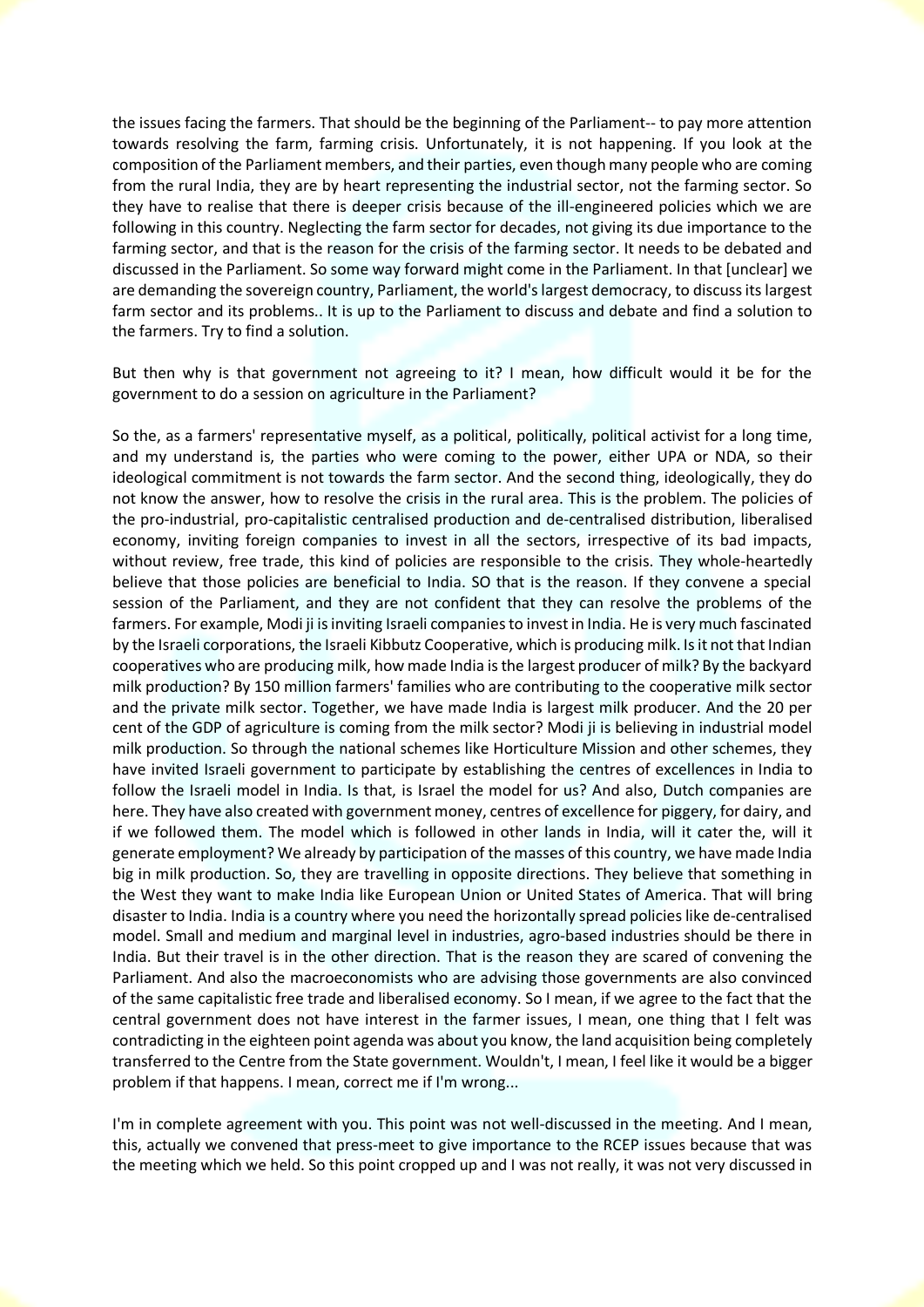the meeting that later we realised this went to the media again. But we are reviewing this. All the eighteen points, Indian Coordination Committee is going to sit again in the month of May and we will completely review all those points, but this point is little bit controversial point. Even myself is not in agreement with this. And somehow this cropped up in the press-meet.

**Rakesh**: And regarding the negotiations, I see that there's been you know, specific mention about you know, that all the free trade agreement should be, I mean it should go through the Parliament, right?

**Yudhvir**: So, in a democracy, it is not impossible to discuss the free trade agreements before committing in the detailed agreement through Parliament. I think this is happening in the member countries of European Union. But look at WTO. WTO, the executive, the government was negotiating WTO. GAT agreement, General agreement on Trade and Tariff. Which was agreed. But there were many points which required constitutional amendment in India to comply with the GAT agreement. The WTO agreement. And similarly the free trade agreements, we do not know. Unlike WTO agreement, the Bilateral Free Trade agreements are the RCEP kind of partnership agreements, they are negotiating in complete secrecy. The citizen of this country is not informed, what it is that they're negotiating. While they are making commitments to support farmers, farmers are not taken into account. They might be having some informal consultation with industries and others because they are safeguarding their interests. Whenever they are negotiating free trade agreements, they tend to give up the interest of the farmers in order to get some services or other benefits. So this is so dangerous thing. And for a political community it is important to have all the free trade agreements before signing to the scrutiny of the Parliament. This is what our demand is. Otherwise the executives, I mean the trade ministry people, the others who are negotiating, they do some mistake, and after many years, like this public procurement issue, because of the India's mistake, by the time of negotiation and signing it, now we are suffering. So it should be the subject matter of the sovereign country's Parliament to scrutinise all the free trade agreements before they commit in the agreement

We also spoke to Mr Yudhvir Singh who is the national head for Bharatiya Kisan Union about their demands>

**Yudhvir**: Abhi jo 2000 rupaye inhone ko kiya hai ki 6000 rupaye saal mein kisaan ko support, additional support denge. Usmein, uska koi maayene hai nahin. Pehli baat toh hamari basic demand additional support pe thi nahi. Hamari cost ki thi. Aur agar humko profitable cost mil jaati hai, hamari input pe profit theek se lagake milta hai, toh humko koi kuchh nahi chahiye sarkar se. Yeh sab cheezein isliye maangi jaati hain, sarkar humko betray karti hai, humko theek hamari prices nahin deti hai, mandi mein hamara exploitation hota hai. Hamne sarkar se yeh jo sarkar ne rakha hai, yeh sab chunauvi agenda hai, chunauvi ghoshna patra mein rakh ke ise kisaano ko so jaane ke 6000 rupaye milein. Kisaan yeh samajhta hai ki yeh 6000 rupaye koi maayane rahkte nahin hai, 500 rupaye maheene yeh additional support se kuchh hone wala nahin hai. Humko toh keematein chahiye. Aur agar inko additional support kuchh deni thi toh jo Telangana border hai, usmein jis tarah se vo dete hain, unhone 2 achhe [unclear] kisaan ko. Irrigated mein 20,000 rupaye hote hain, aur unirrigated mein 10,000 rupaye hain. Kyunki voh help karte hain, toh us se toh phir bhi thoda bohot kisaan ko yeh hota hai ki chalo, vo survive kar lega. Yeh toh kuch bhi isse hoga kya, 6000 rupaye ka, koi maayene hi nahin hai.

**Rakesh**: Sir, do point ke baare mein main aapse specifically poochhna chahta hoon. Ek hai aapne bola hai NJT jo ban karta hai diesel vehicles ke upar, uspe aap relaxation chahte hain. Aur doosra ek aur point tha ki free electricity dena chahiye taaki tube-well se paani nikal sakein. Yeh dono thode I mean, yeh dono jo aap poochh rahe hain, usmein ek hai groundwater table kam hota hai, which is again difficult for farmers only in future, agar free mein electricity diya jaaye. Doosra, jaise Telangana mein already de rahe hain, that I know. Agar solar se aisa aapne kuchh poochha nahin. Ki solar pumps ka jo Kusum programme hai, uske baare mein aapne kuchh poochha nahin. Aur NJT ka ban ke upar already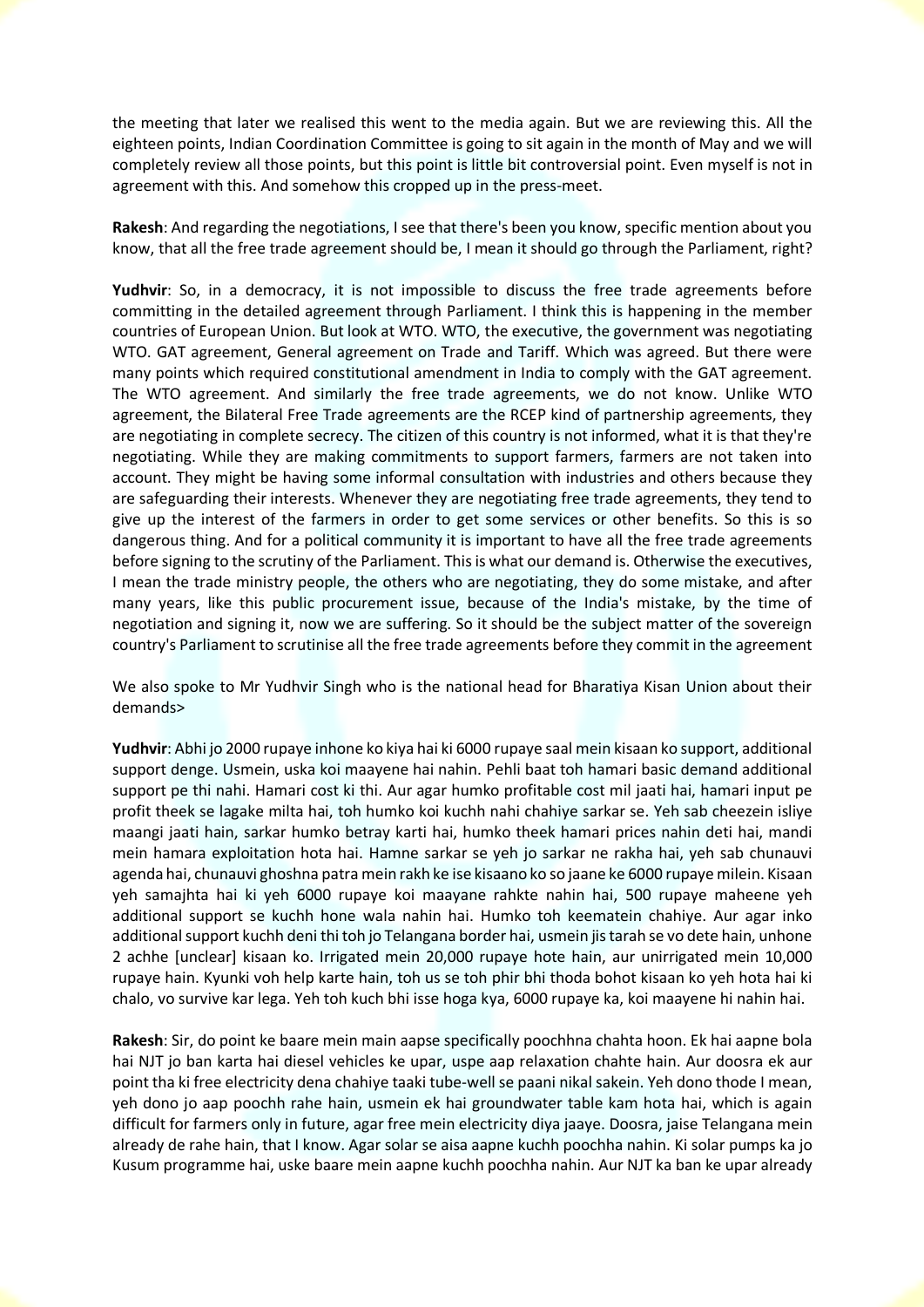Delhi mein aap toh jaante hain ki saans lene se bhi problem hota hai. Toh, yeh poochhna mein thoda, I mean, instead, agar aap koi aur green vehicles ke liye, ya zyada subsidy ke liye, aisa poochh sakte the.

**Yudhvir**: Dekhiye, kya hai, electricity ke maamle mein, Tamil Nadu mein, Karnataka mein bijli free hai kisaan ko. Punjab mein free hai. Aise Haryana mein nominal charges lete hain, matlab na ke barabar lete hain. Vahin agar aap Uttar Pradesh aur Rajasthan mein jaayein, toh bohot hi zyada charges hain, kisaan de hi nahin pata. [unclear] ko fix charges hain. Fix charges ke upar vo lagta rehta hai, kisaan chalaaye ya na chalaaye meter se. Aur jo meter se bhi hain, per unit inhone charge kar rakha hai. Toh vo itna zyada hai ki kisaan, sambhav hi nahin hai kisaan ke liye. Hamara kehna hai ki kisaan desh ke utpaadan ke liye, ham zabardasti light nahin maang rahe hain jo hum kalyug barsein. Yeh production jo agriculture production hai national growth ke liye karte hain aur government ki policy hai. Industry mein 100 tareeke ki relaxation deti hai vo, industry ko usi tarah se agriculture pe bhi is tarah ki relaxation maang rahe hain agriculture production ke liye, toh vo koi buri baat nahin hai. Nahin, NJT ka hamne yeh kaha, yeh hamara NJT ka hamara, NJT ne diya ki 10 saal ismein NCR mein, Delhi ke aaspaas 10 saal puraane jo tractor hain unhe chalne nahin diya jaayega. Toh hamara yeh kehna hai ki jo tractor jo hai, jab hum tractor ko use karte hain, vo commercial vehicle nahin hai. Vo saal mein uski mileage jo hai vo agar total count karein toh vo 1000 kilometer saal mein nahin chalta hai. Commercial vehicle ek saal mein 40 se 50,000 kilometer chal leta hain. Dono ko ek category mein rakh rahe hain. Kisaan ka 10 lakh rupaye ka tractor aata hai. Kisaan ko 10 saal mein agar tractor ko badalna pade, toh vo kahaan se laayega 10 lakh rupaye har 10 saal ke baad. Uska toh, utilisation hi khet mein karta hai vo, aur usmein itna matlab, [unclear] category mein rakh diya. Kisi ne socha hi nahin ki kaun si vehicle kitni chalti hai. Unko categorise karna chahiye tha. Yeh kahin na kahin chook hui hai NJT se is maamle mein, aur reconcile karna chahiye isko. Logical demand hai hamari. Tractor utna nahin chalta.

**Rakesh**: Aur sir, aur ek aapne insurance ke baari mein bhi poochha tha. Jaise aapne bola insurance jo Prime Minister ka nikla tha, voh it is more for insurance companies than for farmers. Aapne likha hai.

**Yudhvir**: Hamne bola nahin, vo government ke record bol rahe hain. Government ne jo peechhe kiya saara, usmein government ka apni jo report hai usmein hai ki zyada profit companiyon ko mila, kisaan ko kuchh mila nahin hai. Ab jab tak kisaan ko per, jo khet ko unit nahin maana jaayega, total uska survey mein transparency nahin hogi, companiyaan kya karti hain? Company visible hi nahin hai. Private companiyon ko yeh kaam de diya hai, private company visible hi nahin hai. Kisaan ko pata hi nahin hai ki kis company ka daftar kahaan par hai. Us zille mein koi office nahin, pardes mein koi office nahin. Kisaan kisko intimate kare, kab intimate kare. Unke proper survey nahin hote. Survey mein unka, survey jo hai matlab, vo kisaano ke saath hera pheri karte hain. Unke [unclear] treat nahin karte hain. Toh yeh sab cheezein pe gaur karne ki aavashyakta hai. Jab tak usko farmer friendly nahin banaya jaayega, tab tak uska koi laabh nahin hai. Usmein bohot hi private companiyon ki taraf se humein saare suggestion government ko likh ke de diye hain. Bohot hi lapoone hain, jiski vajah se companiyaan uska istemaal apne phayeda ke liye kar rahi hain.

**Rakesh**: Yeh aapko lagta hai koi political party saare 18 points aapke lega? Like, Congress ho ya BJP ho ya regional parties ho? Saare 18 points pe aapko lag raha koi party guarantee degi?

**Yudhvir**: Dekhiye humne, hum toh basic unhe, voh toh unka attitude unke ghoshna patra saamne aayenge tab pata chalega. Ki kisne kitna gambhirta se humko liya hai. Aur baaki hamara jo, hamko apni baat jo pohochaane ka jo prayaas tha vo humne kiya. Unko apni baat pohonchayi hai ki yeh hamare demands hain aur in demands ko apne chunaav ghoshna patra mein daalein taaki aane wale samaye mein jiski sarkar banein vo apne aap ko, baat maanke chale ki humne inse promise kiya tha aur yeh poora karna hai.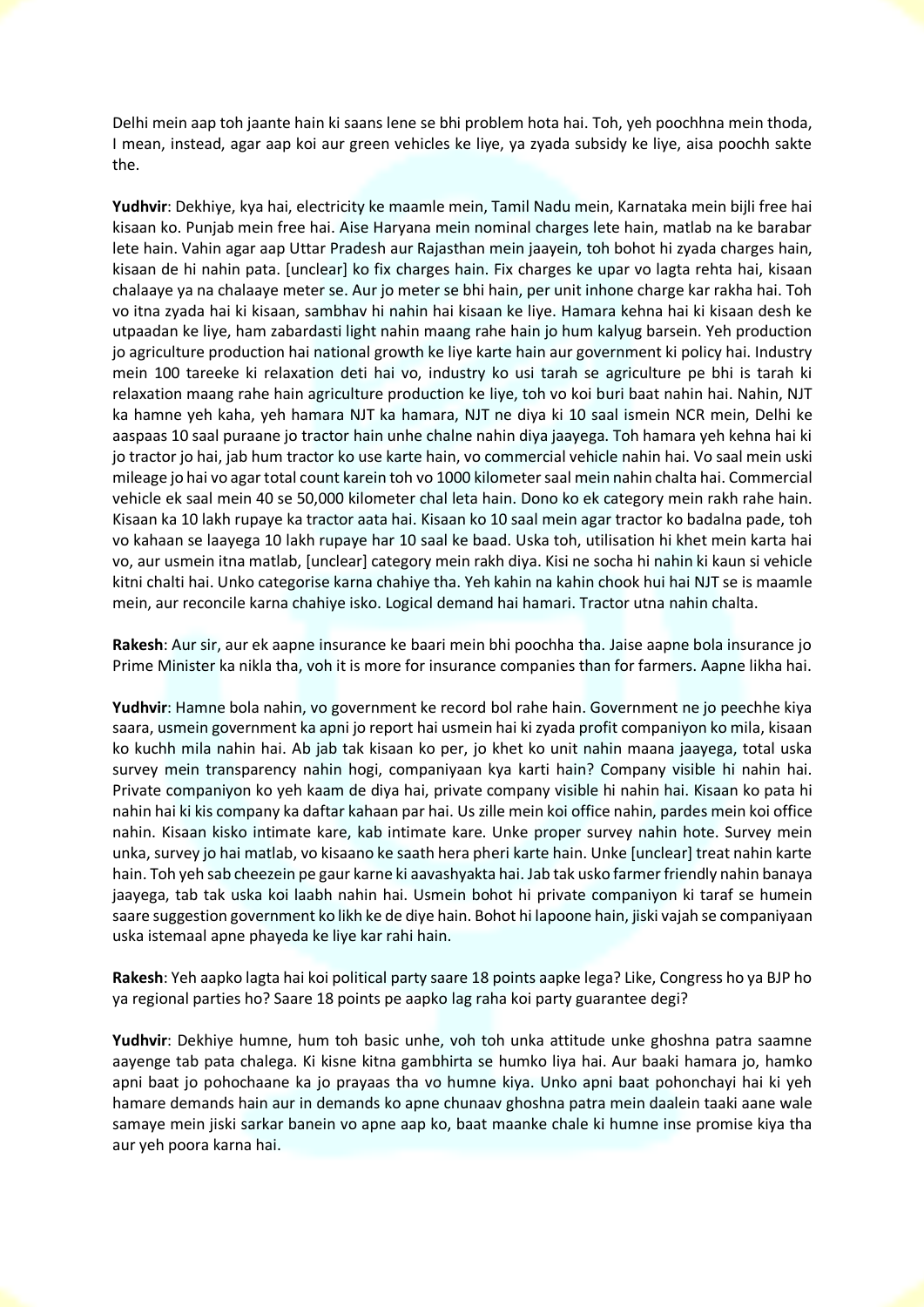Some of the demands being made by farmers across the country seem to have found way to leading party manifestos. Both CPI(M) and Congress Manifestos which were released over the last few days had the agrarian crisis prominently placed in their manifestos. CPI (M) promises to enforce the farmers right to sell their produce at a Minimum Support Price, which is at least 50 per cent higher than the total cost of production. They hope that this policy will ensure that farmers get sufficient prices for their produces. The CPI (M) manifesto also promises higher minimum wages of Rs 18000 for workers. It also promises farmer friendly seed legislation. It also promises farmer friendly seed legislation.

Congress party's manifesto has assured that it would put the farmers on the path from "Karz Maafi" to "Karz Mukti". This will be done through remunerative prices, lower input costs, and assured access to institutional credit. The manifesto has promised a separate "Kisan Budget" for the farmers every year. Congress also has promised to establish a permanent National Commission on Agricultural Development apart from redesigning the existing crop insurance schemes. CPI(M) too have said that they will institute a much more comprehensive crop insurance scheme which will cover all risks for crops and cattle & covering all farmers including tenant farmers among others.

While some of their demands have made it through, other farmers are choosing to take matters in their own hands. In Nizamabad Lok Sabha Constituency of Telangana State, over 170 farmers are contesting elections. The farmers had filed their nominations protesting the alleged failure of the ruling Telangana Rashtra Samithi to ensure minimum support price for turmeric and red jowar (sorghum) produce. Now to see what the ruling party BJP will promise in it's manifesto.

**Rakesh**: A couple more things that I wanted to ask from this eighteen-point agenda that you've put out. Is, you know, the demand for free electricity for farmers for irrigation were tube-wells. I know some States are already doing this, but you are looking at you know, the whole country, the farmers are all, all the other States to also get benefited by this scheme. But isn't that a problem in terms of you know, the decreasing groundwater resources that are happening every year? Or, you know, shouldn't we be promoting something like a Kusum scheme where you know, there's net metering that is happening, and just out of curiosity, I want to understand, you know, why there's been more demand for free electricity rather than like, I would say, electricity you know, which could also be an additional income through solar. Is that something that was thought about or what's the thoughts on that?

**Kannaiyan**: See, I'm from Tamil Nadu. And there was bloody struggle in the past that farmers' lives were taken by the police-firing government is the raise of the electricity price in Tamil Nadu. Historically, Tamil Nadu farmers' movement were oppressed by the state like that. And, here, it is the electricity is totally free. And in Karnataka also, electricity is provided free of cost for the farmers. And, I am in agreement with you that over-exploitation of water might happen. In, when you were providing power. But look at what is that government is investing in re-charging the groundwater and what is the amount of budgetary allocations in each State to improve the water storing capacity of the soil. It is not. And only those farmers, for example, I want to give you an example. In the delta region of Tamil Nadu, where the water is leased from Cauvery farmers are using delta water. So, those farmers do not have a bore-well or a pump-set or a well to take the water from the ground and irrigating. They are just using the channel irrigation. If you look at the western parts of Tamil Nadu, for example, Coimbatore, Erode district, farmers are investing huge capital in digging the bore-wells or the local wells, and they are investing lot of money in installing the pump-sets and irrigating their lands. Water is a key resource in agriculture. And to take the water from the ground level is very expensive for the farmers. If their meters are fixed, the farmers, the money is collected from the farmer. Farmers cannot anymore afford this. You can think of any other remedies but not charging the farmers, which is what farmers unions' stance is. The solar power production, I welcome this. No problem. In Tamil Nadu also we are facing a problem of getting a new connection, it takes years-- even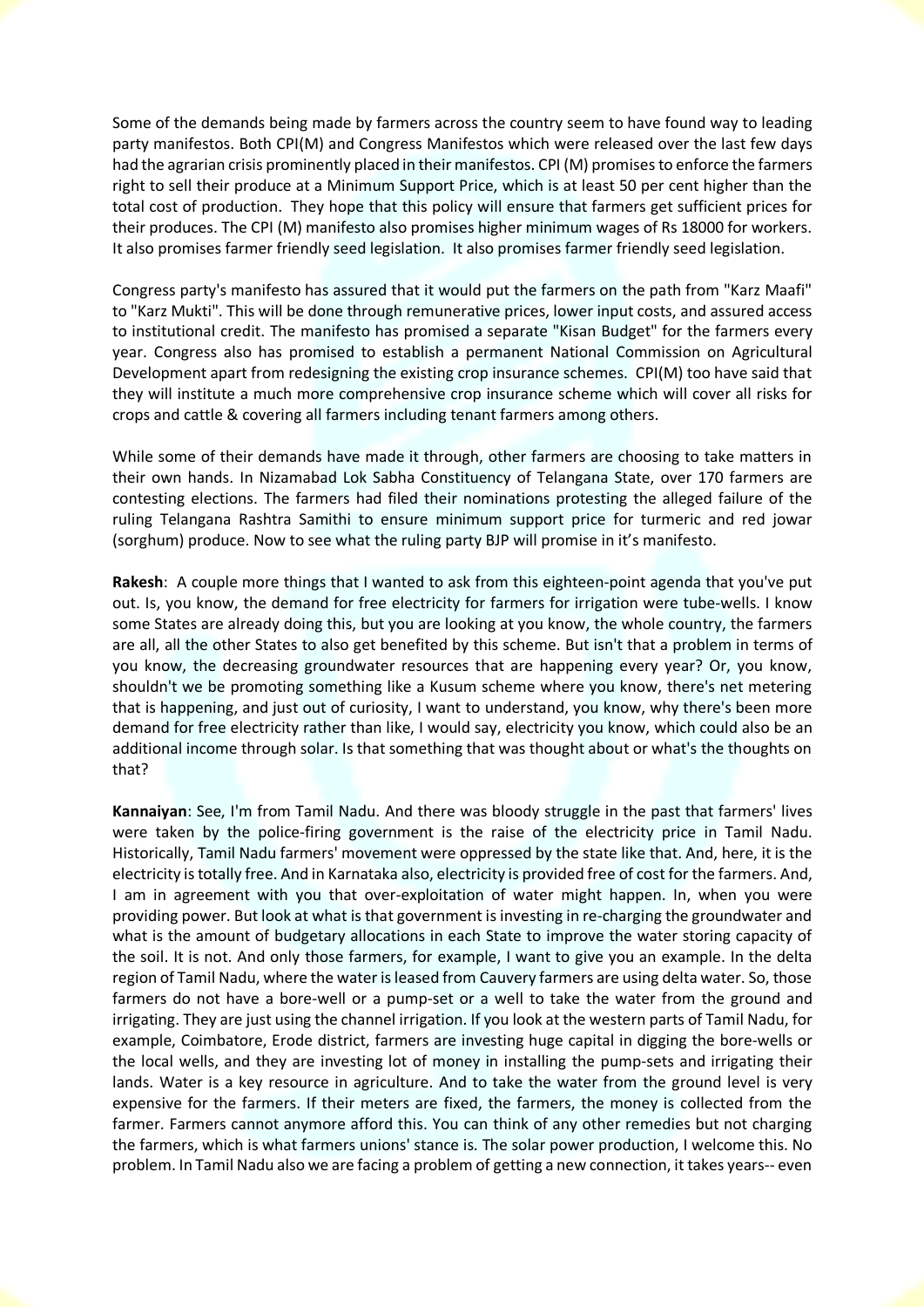more than one decade for the farmers for a new connection. Now, not much, free installation is made. They have made it under the self-finance scheme. Farmers are paying up to 4 lakhs per pump set to get a connection from the Tamil Nadu government. So that is also expensive and exploring other ideas are welcome. But the solar system also for 12 hours continues water is pumped out. Solar is also blamed. But all such kind of blames are coming to the smaller, marginal farmers, whereas the big polluters like Tiruppur where the water of the river tributary to Cauvery river Noyyal, is completely is the first dead river in the country. So that water quality is contaminated. It not usable for, either for drinking water or for agriculture. So we are not putting the blames, we are not pressurising the industries to function responsibly or sustainably. When some demands come from farmers, all the corners, they are coming in and asking the farmers, but this is not sustainable. This is really unfortunate in this country. We are strongly supporting heavily subsidised power supply to the pumpsets for the farmers.

**Rakesh**: you talk about you know, insuring minimum income for farmers, that is 10,000 rupees per acre per farmer to all farming sectors in the country. And you know, another thing that I thought was the MNREGA scheme, that it should be linked to agriculture. But there have been studies done on the amount of you know, expenditure, I mean, I'm completely in agreement that there needs to be a support that is done to the farmers, but when you are asking for, for example, let's say, implementation of something like the Swaminathan Committee Report and also the same report we're talking about you know, giving 10,000 rupees per acre per year, per farmer. Little contradicting, right? Is it like, you wish at least one of it happens or you know, what was the reason behind, I'm too...a little contradicting once. Just trying to understand.

**Kannaiyan**: So being a farmer a myself, and see, it is not all the farmers unions raised this that the direct income should be made available to the farmers in that meeting. But largely, I'm in agreement. Now Modi ji has started sending 6000 rupees per year for the farmers. It is taken from Modi ji's scheme incentivising the farmers. Ashok Gulati, the eminent economist, he's supporting this. And they are calling this a big, great incentive scheme, like that. But I'm bit disagreement with the small peanut money given to the farmers. But anything like Telangana government which is implementing based on per acre basis, supporting the farmers. So that kind of support in a rainfed farm would be a great support to that family. So a farmer who is in crisis, multiple crises, will look for any sort of bail out, so in that way only we are saying this. But imagine this demand of this remunerative price, even before Swaminathan Committee, for many decades, farmers are demanding. It is a very distant reality. We do not whether it would happen tomorrow or day after tomorrow. Until then, some direct income support if comes to a farmer, farmer's family, that would be a great help. Your question to the Mahatma Gandhi Rural Employment Guarantee Act, in Tamil Nadu there was a meeting. I think Aruna Roy was also there by that time. And we had a meeting with a very high level officials in Tamil Nadu. They have issued a government order to link these to agriculture. I mean, farm pond creation kind of things. The different method they are using to implement scheme, the neighbouring Karnataka State where machines are used, contractors are there, and ghost-workers are working. In Tamil Nadu, also the same thing happening. The way it is being implemented defeats the very purpose of Mahatma Gandhi Rural Employment Guarantee Act, and this has to be effectively implemented. Modi ji was criticising NREGA and some of the economists like Chidambram and Alluhwalia were criticising NREGA during UPA regime, but no one is opposing NREGA now. But they, no one is paying attention to effectively implement the NREGA. So the spirit of NREGA, the very purpose of creating durable assets and also inhering employment in the rural India and also supporting the farm sector is not happening. So that should happen. Our simple demand is, this has to bring to agriculture, so both agriculture, farmers who are participating in agriculture schemes should grow together. This is what our demand is.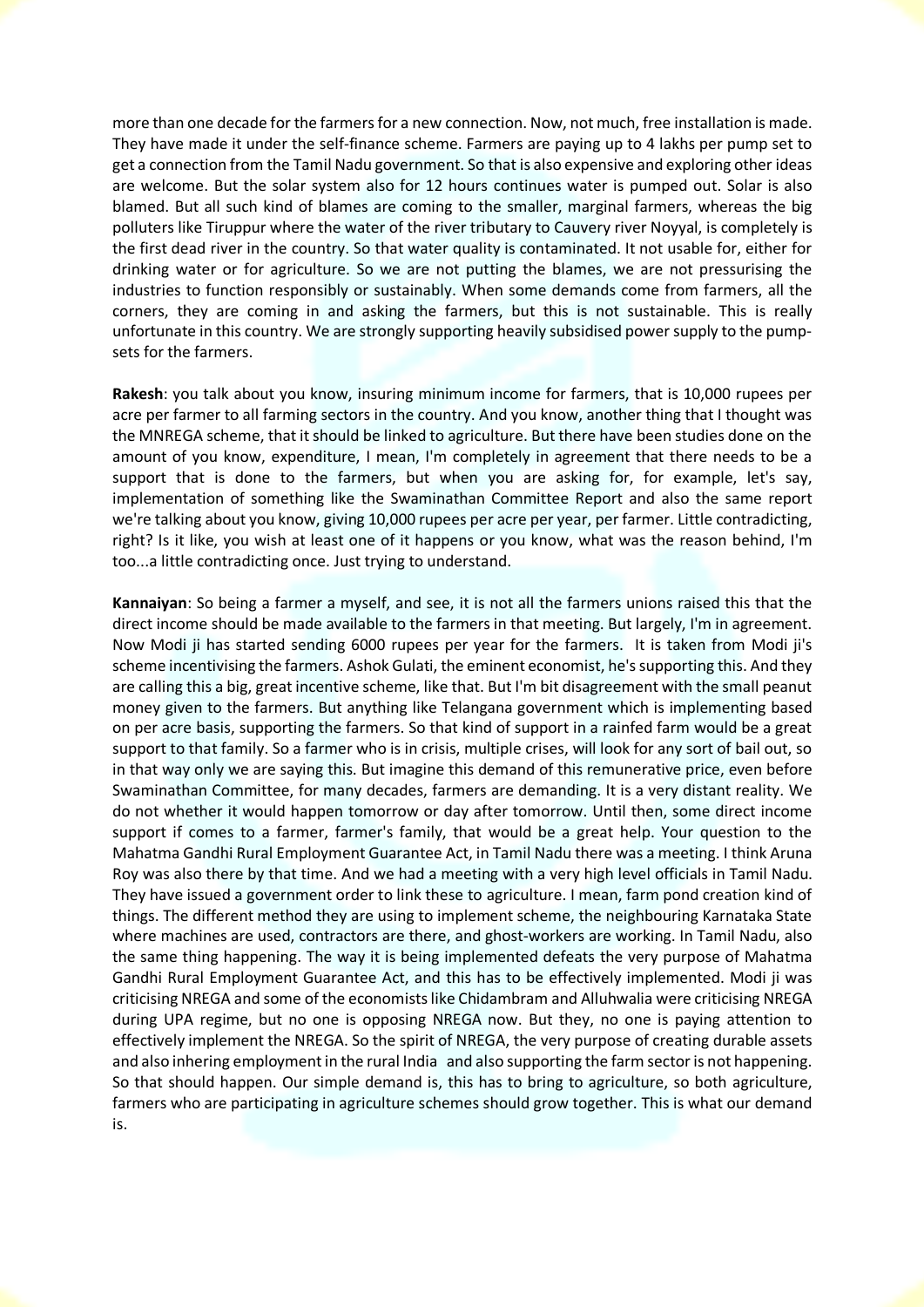One other thing I was also there at the Farmers' March that happened last year in Delhi. One thing that's been talked by the farmers I felt was about the special session in Parliament. Everyone said that there should be a special session in Parliament on agriculture issues. But the government skipped it this year, and why is it such a big issue for the government to not to do, and to the farmers, why do they need this special session?

In a sovereign country, Parliament plays a key role in bringing legislation and framing policies for its citizens. So it would be appropriate for this country, which is predominantly an agriculture country that the parliamentarian should convene a special session of the Parliament and discuss, debate all the issues facing the farmers. That should be the beginning of the Parliament-- to pay more attention towards resolving the farm, farming crisis. Unfortunately, it is not happening. If you look at the composition of the Parliament members, and their parties, even though many people who are coming from the rural India, they are by heart representing the industrial sector, not the farming sector. So they have to realise that there is deeper crisis because of the ill-engineered policies which we are following in this country. Neglecting the farm sector for decades, not giving its due importance to the farming sector, and that is the reason for the crisis of the farming sector. It needs to be debated and discussed in the Parliament. So, some way forward might come in the Parliament. In that [unclear] we are demanding the sovereign country, Parliament, the world's largest democracy, to discuss its largest farm sector and its problems. It is up to the Parliament to discuss and debate and find a solution to the farmers. Try to find a solution.

But then why is that government not agreeing to it? I mean, how difficult would it be for the government to do a session on agriculture in the Parliament?

So the, as a farmers' representative myself, as a political, politically, political activist for a long time, and my understand is, the parties who were coming to the power, either UPA or NDA, so their ideological commitment is not towards the farm sector. And the second thing, ideologically, they do not know the answer, how to resolve the crisis in the rural area. This is the problem. The policies of the pro-industrial, pro-capitalistic centralised production and de-centralised distribution, liberalised economy, inviting foreign companies to invest in all the sectors, irrespective of its bad impacts, without review, free trade, this kind of policies are responsible to the crisis. They whole-heartedly believe that those policies are beneficial to India. SO that is the reason. If they convene a special session of the Parliament, and they are not confident that they can resolve the problems of the farmers. For example, Modi ji is inviting Israeli companies to invest in India. He is very much fascinated by the Israeli corporations, the Israeli Kibbutz Cooperative, which is producing milk. Is it not that Indian cooperatives who are producing milk, how made India is the largest producer of milk? By the backyard milk production? By 150 million farmers' families who are contributing to the cooperative milk sector and the private milk sector. Together, we have made India is largest milk producer. And the 20 per cent of the GDP of agriculture is coming from the milk sector? Modi ji is believing in industrial model milk production. So through the national schemes like Horticulture Mission and other schemes, they have invited Israeli government to participate by establishing the centres of excellences in India to follow the Israeli model in India. Is that, is Israel the model for us? And also, Dutch companies are here. They have also created with government money, centres of excellence for piggery, for dairy, and if we followed them. The model which is followed in other lands in India, will it cater the, will it generate employment? We already by participation of the masses of this country, we have made India big in milk production. So, they are travelling in opposite directions. They believe that something in the West they want to make India like European Union or United States of America. That will bring disaster to India. India is a country where you need the horizontally spread policies like de-centralised model. Small and medium and marginal level in industries, agro-based industries should be there in India. But their travel is in the other direction. That is the reason they are scared of convening the Parliament. And also the macroeconomists who are advising those governments are also convinced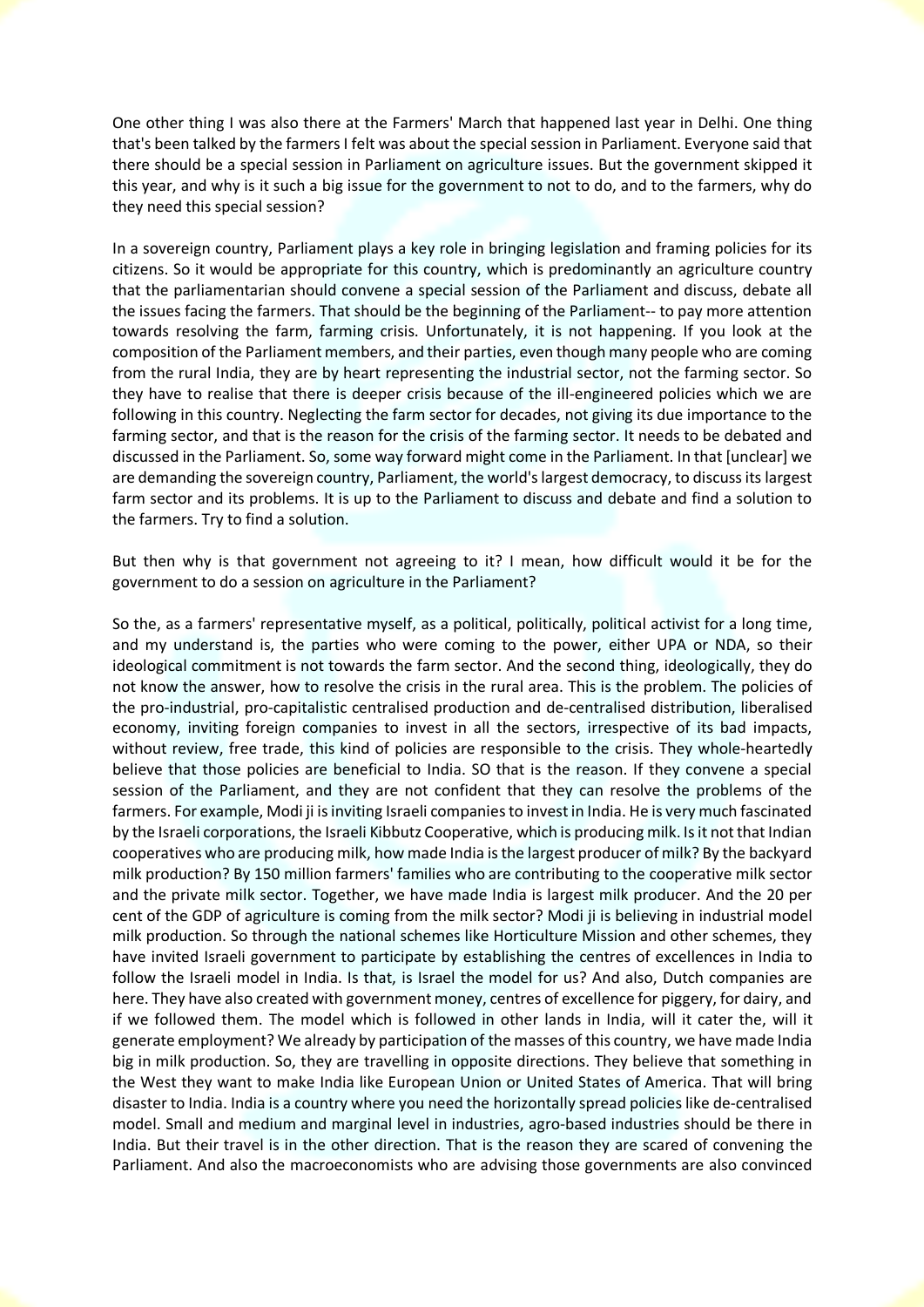of the same capitalistic free trade and liberalised economy. So I mean, if we agree to the fact that the central government does not have interest in the farmer issues, I mean, one thing that I felt was contradicting in the eighteen point agenda was about you know, the land acquisition being completely transferred to the Centre from the State government. Wouldn't, I mean, I feel like it would be a bigger problem if that happens. I mean, correct me if I'm wrong...

I'm in complete agreement with you. This point was not well-discussed in the meeting. And I mean, this, actually we convened that press-meet to give importance to the RCEP issues because that was the meeting which we held. So this point cropped up and I was not really, it was not very discussed in the meeting that later we realised this went to the media again. But we are reviewing this. All the eighteen points, Indian Coordination Committee is going to sit again in the month of May and we will completely review all those points, but this point is little bit controversial point. Even myself is not in agreement with this. And somehow this cropped up in the press-meet.

**Rakesh**: And regarding the negotiations, I see that there's been you know, specific mention about you know, that all the free trade agreement should be, I mean it should go through the Parliament, right?

**Kannaiyan**: So, in a democracy, it is not impossible to discuss the free trade agreements before committing in the detailed agreement through Parliament. I think this is happening in the member countries of European Union. But look at WTO. WTO, the executive, the government was negotiating WTO. GAT agreement, General agreement on Trade and Tariff. Which was agreed. But there were many points which required constitutional amendment in India to comply with the GAT agreement. The WTO agreement. And similarly the free trade agreements, we do not know. Unlike WTO agreement, the Bilateral Free Trade agreements are the RCEP kind of partnership agreements, they are negotiating in complete secrecy. The citizen of this country is not informed, what it is that they're negotiating. While they are making commitments to support farmers, farmers are not taken into account. They might be having some informal consultation with industries and others because they are safeguarding their interests. Whenever they are negotiating free trade agreements, they tend to give up the interest of the farmers in order to get some services or other benefits. So this is so dangerous thing. And for a political community it is important to have all the free trade agreements before signing to the scrutiny of the Parliament. This is what our demand is. Otherwise the executives, I mean the trade ministry people, the others who are negotiating, they do some mistake, and after many years, like this public procurement issue, because of the India's mistake, by the time of negotiation and signing it, now we are suffering. So it should be the subject matter of the sovereign country's Parliament to scrutinise all the free trade agreements before they commit in the agreement

We also spoke to Mr Yudhvir Singh who is the national head for Bharatiya Kisan Union about their demands.

**Yudhvir**: Abhi jo 2000 rupaye inhone ko kiya hai ki 6000 rupaye saal mein kisaan ko support, additional support denge. Usmein, uska koi maayene hai nahin. Pehli baat toh hamari basic demand additional support pe thi nahi. Hamari cost ki thi. Aur agar humko profitable cost mil jaati hai, hamari input pe profit theek se lagake milta hai, toh humko koi kuchh nahi chahiye sarkar se. Yeh sab cheezein isliye maangi jaati hain, sarkar humko betray karti hai, humko theek hamari prices nahin deti hai, mandi mein hamara exploitation hota hai. Hamne sarkar se yeh jo sarkar ne rakha hai, yeh sab chunauvi agenda hai, chunauvi ghoshna patra mein rakh ke ise kisaano ko so jaane ke 6000 rupaye milein. Kisaan yeh samajhta hai ki yeh 6000 rupaye koi maayane rahkte nahin hai, 500 rupaye maheene yeh additional support se kuchh hone wala nahin hai. Humko toh keematein chahiye. Aur agar inko additional support kuchh deni thi toh jo Telangana border hai, usmein jis tarah se vo dete hain, unhone 2 achhe [unclear] kisaan ko. Irrigated mein 20,000 rupaye hote hain, aur unirrigated mein 10,000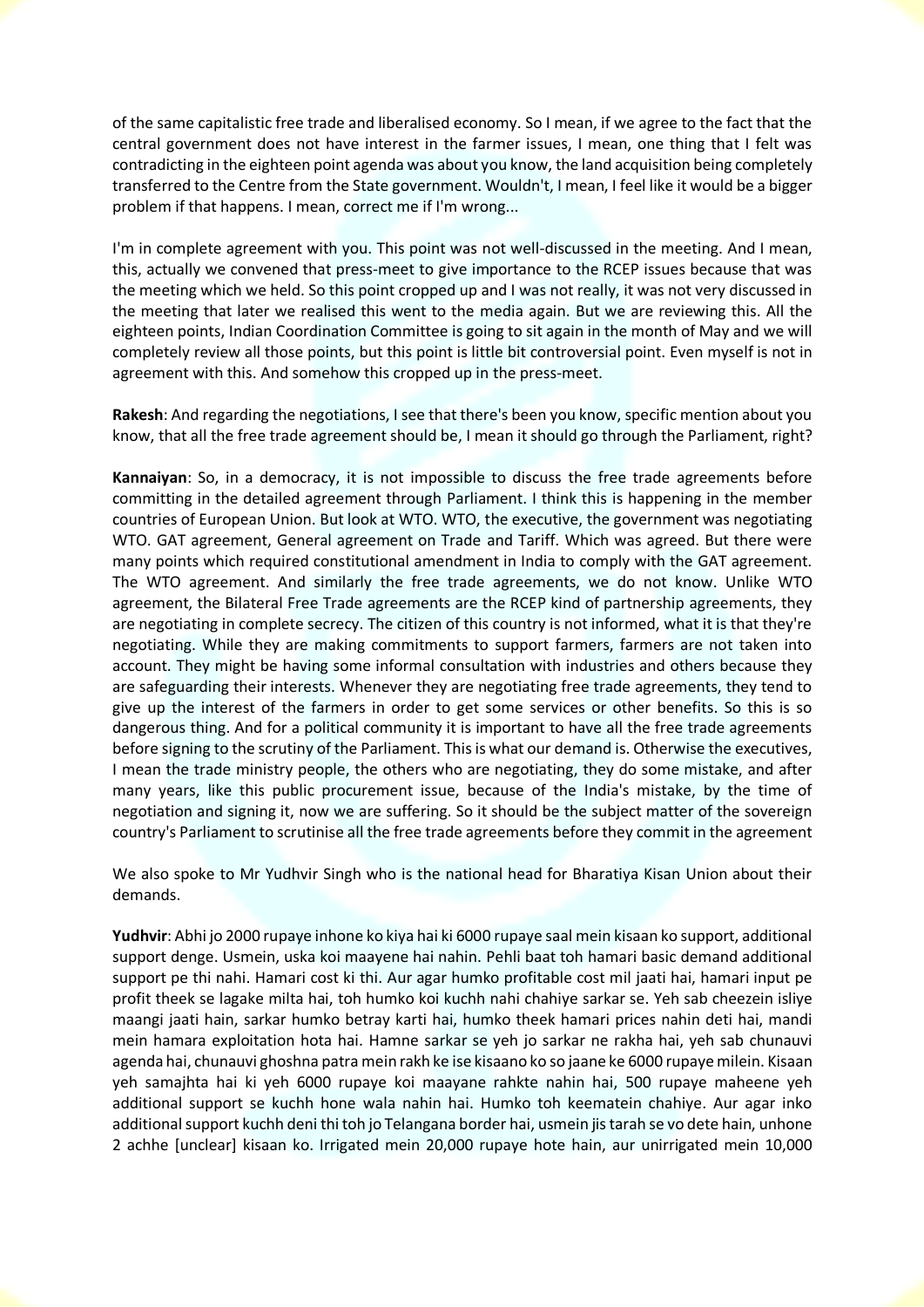rupaye hain. Kyunki voh help karte hain, toh us se toh phir bhi thoda bohot kisaan ko yeh hota hai ki chalo, vo survive kar lega. Yeh toh kuch bhi isse hoga kya, 6000 rupaye ka, koi maayene hi nahin hai.

**Rakesh**: Sir, do point ke baare mein main aapse specifically poochhna chahta hoon. Ek hai aapne bola hai NJT jo ban karta hai diesel vehicles ke upar, uspe aap relaxation chahte hain. Aur doosra ek aur point tha ki free electricity dena chahiye taaki tube-well se paani nikal sakein. Yeh dono thode I mean, yeh dono jo aap poochh rahe hain, usmein ek hai groundwater table kam hota hai, which is again difficult for farmers only in future, agar free mein electricity diya jaaye. Doosra, jaise Telangana mein already de rahe hain, that I know. Agar solar se aisa aapne kuchh poochha nahin. Ki solar pumps ka jo Kusum programme hai, uske baare mein aapne kuchh poochha nahin. Aur NJT ka ban ke upar already Delhi mein aap toh jaante hain ki saans lene se bhi problem hota hai. Toh, yeh poochhna mein thoda, I mean, instead, agar aap koi aur green vehicles ke liye, ya zyada subsidy ke liye, aisa poochh sakte the.

**Yudhvir**: Dekhiye, kya hai, electricity ke maamle mein, Tamil Nadu mein, Karnataka mein bijli free hai kisaan ko. Punjab mein free hai. Aise Haryana mein nominal charges lete hain, matlab na ke barabar lete hain. Vahin agar aap Uttar Pradesh aur Rajasthan mein jaayein, toh bohot hi zyada charges hain, kisaan de hi nahin pata. [unclear] ko fix charges hain. Fix charges ke upar vo lagta rehta hai, kisaan chalaaye ya na chalaaye meter se. Aur jo meter se bhi hain, per unit inhone charge kar rakha hai. Toh vo itna zyada hai ki kisaan, sambhav hi nahin hai kisaan ke liye. Hamara kehna hai ki kisaan desh ke utpaadan ke liye, ham zabardasti light nahin maang rahe hain jo hum kalyug barsein. Yeh production jo agriculture production hai national growth ke liye karte hain aur government ki policy hai. Industry mein 100 tareeke ki relaxation deti hai vo, industry ko usi tarah se agriculture pe bhi is tarah ki relaxation maang rahe hain agriculture production ke liye, toh vo koi buri baat nahin hai. Nahin, NJT ka hamne yeh kaha, yeh hamara NJT ka hamara, NJT ne diya ki 10 saal ismein NCR mein, Delhi ke aaspaas 10 saal puraane jo tractor hain unhe chalne nahin diya jaayega. Toh hamara yeh kehna hai ki jo tractor jo hai, jab hum tractor ko use karte hain, vo commercial vehicle nahin hai. Vo saal mein uski mileage jo hai vo agar total count karein toh vo 1000 kilometer saal mein nahin chalta hai. Commercial vehicle ek saal mein 40 se 50,000 kilometer chal leta hain. Dono ko ek category mein rakh rahe hain. Kisaan ka 10 lakh rupaye ka tractor aata hai. Kisaan ko 10 saal mein agar tractor ko badalna pade, toh vo kahaan se laayega 10 lakh rupaye har 10 saal ke baad. Uska toh, utilisation hi khet mein karta hai vo, aur usmein itna matlab, [unclear] category mein rakh diya. Kisi ne socha hi nahin ki kaun si vehicle kitni chalti hai. Unko categorise karna chahiye tha. Yeh kahin na kahin chook hui hai NJT se is maamle mein, aur reconcile karna chahiye isko. Logical demand hai hamari. Tractor utna nahin chalta.

**Rakesh**: Aur sir, aur ek aapne insurance ke baari mein bhi poochha tha. Jaise aapne bola insurance jo Prime Minister ka nikla tha, voh it is more for insurance companies than for farmers. Aapne likha hai.

**Yudhvir**: Hamne bola nahin, vo government ke record bol rahe hain. Government ne jo peechhe kiya saara, usmein government ka apni jo report hai usmein hai ki zyada profit companiyon ko mila, kisaan ko kuchh mila nahin hai. Ab jab tak kisaan ko per, jo khet ko unit nahin maana jaayega, total uska survey mein transparency nahin hogi, companiyaan kya karti hain? Company visible hi nahin hai. Private companiyon ko yeh kaam de diya hai, private company visible hi nahin hai. Kisaan ko pata hi nahin hai ki kis company ka daftar kahaan par hai. Us zille mein koi office nahin, pardes mein koi office nahin. Kisaan kisko intimate kare, kab intimate kare. Unke proper survey nahin hote. Survey mein unka, survey jo hai matlab, vo kisaano ke saath hera pheri karte hain. Unke [unclear] treat nahin karte hain. Toh yeh sab cheezein pe gaur karne ki aavashyakta hai. Jab tak usko farmer friendly nahin banaya jaayega, tab tak uska koi laabh nahin hai. Usmein bohot hi private companiyon ki taraf se humein saare suggestion government ko likh ke de diye hain. Bohot hi lapoone hain, jiski vajah se companiyaan uska istemaal apne phayeda ke liye kar rahi hain.